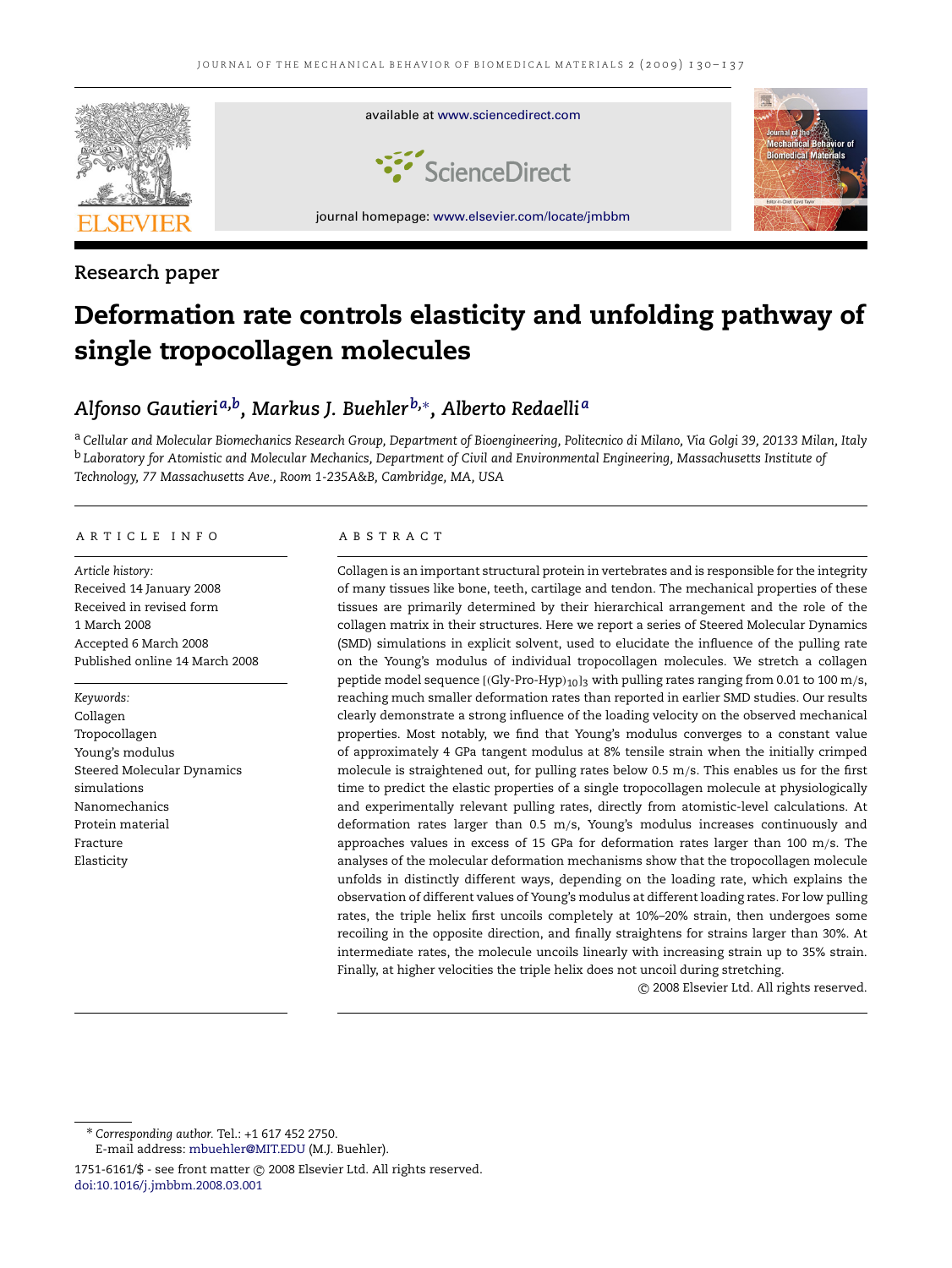#### 1. Introduction

Collagen is the most abundant structural protein component and is responsible for the structural integrity of tissues like bone, tendon, ligament, cartilage, teeth, skin, cornea and blood vessels. In many of these tissues, collagen is organized in complex hierarchical structures, resulting in the specific organization and mechanical properties of the aforementioned tissues. Nonetheless, the basic building block and the lowest hierarchical level of all of these tissues is the triple helical tropocollagen molecule (Alberts et al., 2002).

More than 20 types of tropocollagen molecules have been reported, but the most common one in the human body is the type I collagen molecule, which is found mainly in bone and tendons. Tropocollagen is a rod-like fibrous protein about 300 nm long and 1.5 nm in diameter, made up of three polypeptide strands, each of which is a left-handed chain, not to be confused with the commonly occurring alpha helix, which is right-handed. These three left-handed helices are twisted together into a right-handed coiled coil, a triple helix or "super helix", a cooperative quaternary structure stabilized by numerous H-bonds.

A unique feature of tropocollagen is the regular organization of amino acids in each of the three chains: the sequence is based on the strictly repeating triplets of the general form (Glycine-X-Y). This kind of regular repetition and high Glycine (Gly, G) content is never found in globular proteins, while it can be recognized in a few other fibrous proteins, such as silk fibroin, in which the sequence is (Glycine-Alanine)*n*. Because glycine is the smallest amino acid, it plays a unique role in fibrous structural proteins: in collagen, Gly is required at every third position because the assembly of the triple helix puts this residue at the interior (axis) of the helix, where there is no space for a larger side group than glycine's single hydrogen atom. In fact, the replacement of one Gly residue by another residue anywhere along the chain results in pathological conditions known as *Osteogenesis Imperfecta* and the *Ehlers-Danlos Syndrome*, which are characterized by fragile bones, weak tendons, and thin skin (Byers, 2000, 2001; Mooney and Klein, 2002). In spite of the compulsory requirement of having Gly in every third position, the X and Y positions can accommodate any amino acid residue. These residues have a structural role in determining triple-helix stability and a functional role in specifying intermolecular interactions. Proline (Pro, P) and Hydroxyproline (Hyp, O) are the most common residues in the X and Y positions respectively, as well as the most stabilizing: Pro and Hyp rings, with their geometrically constrained carboxyl and secondary amino groups, they account for the tendency of the individual polypeptide strands to form lefthanded helices spontaneously, without any intra-chain hydrogen bonding (Jenkins and Raines, 2002).

The mechanical properties of tissues like bone and tendons are primarily determined by their hierarchical structures and the role of collagen in these structures. Most research in this field was focused on the macroscopic overall mechanical properties of collagen fibers tissues, without explicitly considering the molecular nanoscale structure. On the other hand, few studies have been reported which analyze the mechanical properties and the deformation mechanisms of tropocollagen under mechanical load. Harley et al. (1977)

used the Brillouin scattering technique, estimating the Young's modulus of collagen to be 9.0 GPa, whereas Cusack and Miller (1979) obtained 5.1 GPa. By X-ray diffraction, Sasaki and Odajima (1996) measured a value of 2.9 GPa. In recent years, optical trapping methods have also been used, reporting elastic moduli between 0.35 and 12.2 GPa, depending on the adapted triple-helical radius (Sun et al., 2002). The results obtained with experimental techniques depend on the biological sample, but the main limitation is the lack of details about nanoscale phenomena. To overcome these limitations single molecules have also been tested via molecular simulations, using collagen-like models obtained by x-ray crystallography (Buehler, 2006a,b, 2008). Using molecular mechanics an elastic modulus of 2.4 GPa was reported (Vesentini et al., 2005), and similar results where published by another group (Lorenzo and Caffarena, 2005) who found a value of 4.8 GPa obtained by performing steered molecular dynamics (SMD) simulations. With a similar technique, one of the authors of this paper assessed the Young's modulus of single tropocollagen molecules ranging from 6.99 to 18.82 GPa for varying deformation rates (Buehler, 2006a,b; Buehler and Wong, 2007).

The range of mechanical properties reported for tropocollagen molecules (0.35–18 GPa) is rather broad (see Table 1). Furthermore, there is a large gap between deformation rates used in SMD simulations (on the order of nm/ps), and those used in AFM and optical trapping experiments, which are of the order of  $\mu$ m/s (Bozec and Horton, 2005) (these deformation rates are more likely to be close to the biologically relevant deformation rates).

This review suggests that there is a critical need to establish a firm understanding of the reason for this broad range of values. Furthermore, as of today, there is no clear understanding and no analysis that illustrates the precise atomistic mechanisms during mechanically stimulated unfolding of collagen molecules. The aim of the study reported here is thus to establish a clear understanding of the influence of the pulling rate on the Young's modulus *Y* of individual tropocollagen molecules, as well as to perform a detailed analysis of the unfolding pathway under mechanical load.

#### 2. Methods

The mechanical properties of tropocollagen molecules are investigated using SMD simulations, submitting the tropocollagen molecule to traction along its principal axis. Using the software THeBuScr (Triple Helical Collagen Building Script) (Rainey and Goh, 2004a,b), we built a model of the tropocollagen molecule. We choose the simplest model of collagen, with only Gly-Pro-Hyp triplets on each of the three chains. The collagen model we use,  $[(\mathrm{Gly\text{-}Pro\text{-}Hyp})_{10}]_3,$ is truncated to 30 amino acids per chain in order to reduce computational costs and for comparison reasons, since peptides of comparable length were used both in computational and experimental studies (Bella et al., 1994; Persikov et al., 2000; Lorenzo and Caffarena, 2005; Vesentini et al., 2005; Buehler, 2006a,b). This leads to short length tropocollagen segments with a length of approximately 8 nm.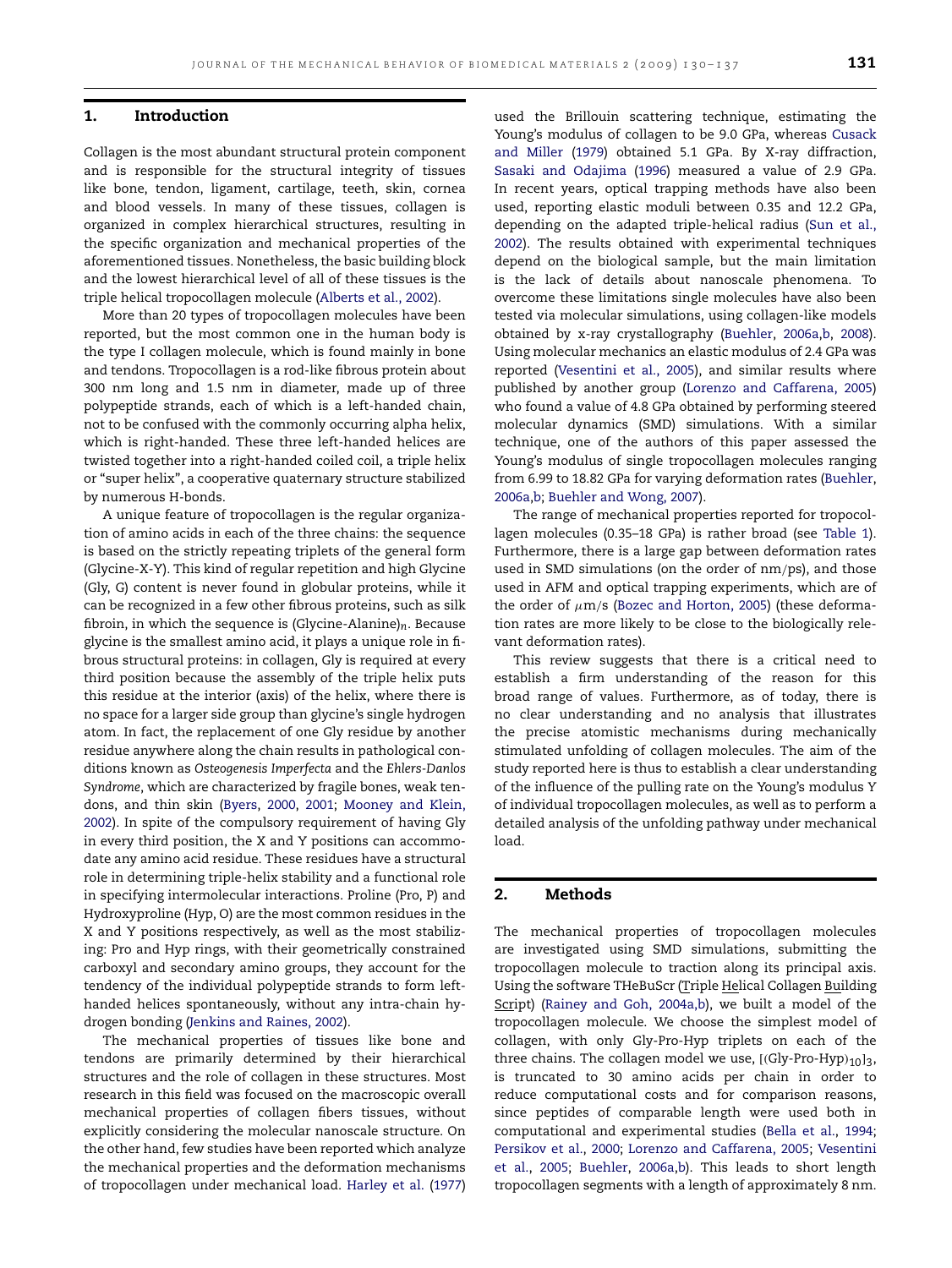Due to its short length (shorter than its persistence length of approximately 10–20 nm (Sun et al., 2004; Buehler and Wong, 2007)) entropic elasticity effects are not considered here. This is consistent with the experimental data obtained for uncrimped, straight molecules.

Molecular dynamics simulations are performed using the GROMACS code (Berendsen et al., 1995; Vandrunen et al., 1995) and the GROMOS96 43a1 force field. This force field has been successfully used in earlier studies to simulate tropocollagen molecules (Grigera, 2002; Lorenzo and Caffarena, 2005).

The proteins are solvated in a 15 nm  $\times$  3 nm  $\times$  3 nm water box using single point charge (SPC) water molecules for solvent. SETTLE (for water) and LINCS algorithms are used to constrain covalent bond lengths involving hydrogen atoms, thus allowing a time step of 2 fs. Non-bond interactions are computed using a cutoff for neighbour lists at 10 Å, with a switching function between 0.8 and 0.9 nm for Van der Waals interactions. The Particle-Mesh Ewald sums (PME) method is applied to describe electrostatic interactions. The preliminary system energy minimization is performed by using a steepest descent algorithm. The system is equilibrated at a temperature of 310 K (37 ◦C) for 1,200 ps of molecular dynamics. The whole protein is held fixed for the first 200 ps by restraining the atomic positions, and thereafter only the first and the last *C*α-atom of each chain are restrained for the following 1000 ps.

To perform the SMD simulations, the centre of mass of the three N-terminal  $C_{\alpha}$ -atoms is kept fixed by means of a strong harmonic restraint with a spring constant of  $3 \times$  $10^5$  kJ mol<sup>-1</sup> nm<sup>-2</sup>, while the centre of mass of the three Cterminal *C*α (the pulled group of atoms) is linked to a spring with an elastic constant  $k_{\rm spring}$  = 4,000 kJ mol<sup>−1</sup> nm<sup>−2</sup>, which is moved along the molecular axis with velocities from 0.01 to 100 m/s.

All molecular dynamics simulations are carried out in an *NPT* ensemble, with the systems coupled to a heat bath at 310 K (coupling constant of 0.1 ps and Berendsen thermostat) and to an hydrostatic bath at 1 atm (coupling constant of 0.5 ps and Berendsen barostat).

The force applied to the tropocollagen molecule by the virtual spring is:

$$
F(t) = k_{spring}(x_{spring}(t) - x_{pull}(t)),
$$
\n(1)

where *x*<sub>spring</sub> and *x*<sub>pull</sub> represent spring and pulled group positions, respectively. The elastic constant of tropocollagen, *kTC*, is calculated by fitting the force *F* versus ∆*L* relationship (the parameter *L* is the tropocollagen molecular length) and by considering the value of its derivative at 8% strain (for applied strains smaller than 8%, the tropocollagen molecule is crimped so it is not under tension). The Young's modulus *Y* is calculated from:

$$
Y = \frac{\sigma}{\varepsilon} = \frac{F/A}{\Delta L/L_0} = \frac{F}{\Delta L} \times \frac{L_0}{A} = k_{TC} \times \frac{L_0}{A}.
$$
 (2)

The strain is given by

$$
\varepsilon = \frac{L - L_0}{L_0},\tag{3}
$$

where  $\varepsilon$  is the tensile strain in the measured direction. In Eqs. (2) and (3), *L* and *L*0 are the current and the



Fig. 1 – Young's modulus of a single tropocollagen molecule, fully solvated, as a function of pulling rate, evaluated at 8% tensile strain of the molecule when the initially crimped molecule has been straightened out. The trend shows that the elastic modulus of the tropocollagen molecule is rate dependent, but it converges to a value close to 4 GPa for slow deformation. Once the converged value is reached (indicated with the red, dashed line), the fluctuations are within the error bars of the measurements. (For interpretation of the references to colour in this figure legend, the reader is referred to the web version of this article.)

initial tropocollagen length, respectively, and *A* is the crosssectional area of the tropocollagen molecule, obtained from the ratio between the molecular volume and *L*0 . In order to estimate the statistical accuracy of the determined elastic moduli, we perform five simulations with different initial configurations for each case studied and determine the averaged value.

Due to computational limitations, molecular dynamics simulations are restricted with respect to the time scales that can be reached, limiting overall time spans in such studies to tens of nanoseconds. Due to this limitation, many earlier molecular dynamics simulation results of dynamically stretching tropocollagen molecules have been carried out at large deformation rates, exceeding several m/s (see also discussion in the Introduction section).

#### 3. Computational results

In this study, the mechanical behaviour of tropocollagen is evaluated in terms of its Young's modulus for different loading rates (Fig. 1). For pulling rates lower than 0.5 m/s there is a flat regime in which the mechanical properties of tropocollagen are independent of the loading rate. For intermediate velocities, between 0.5 and 10 m/s, a heel region can be recognized, where the mechanical properties start to increase with the pulling velocity, while at higher rates a steep increase of *Y* is observed. We obtain a standard deviation of  $\pm 0.2$  GPa from the five simulations studied at each pulling velocity, for pulling velocities below 1 m/s.

The simulation trajectories suggest that tropocollagen molecules unfold in different pathways, depending on the deformation rate. In particular, when pulled at low rates, the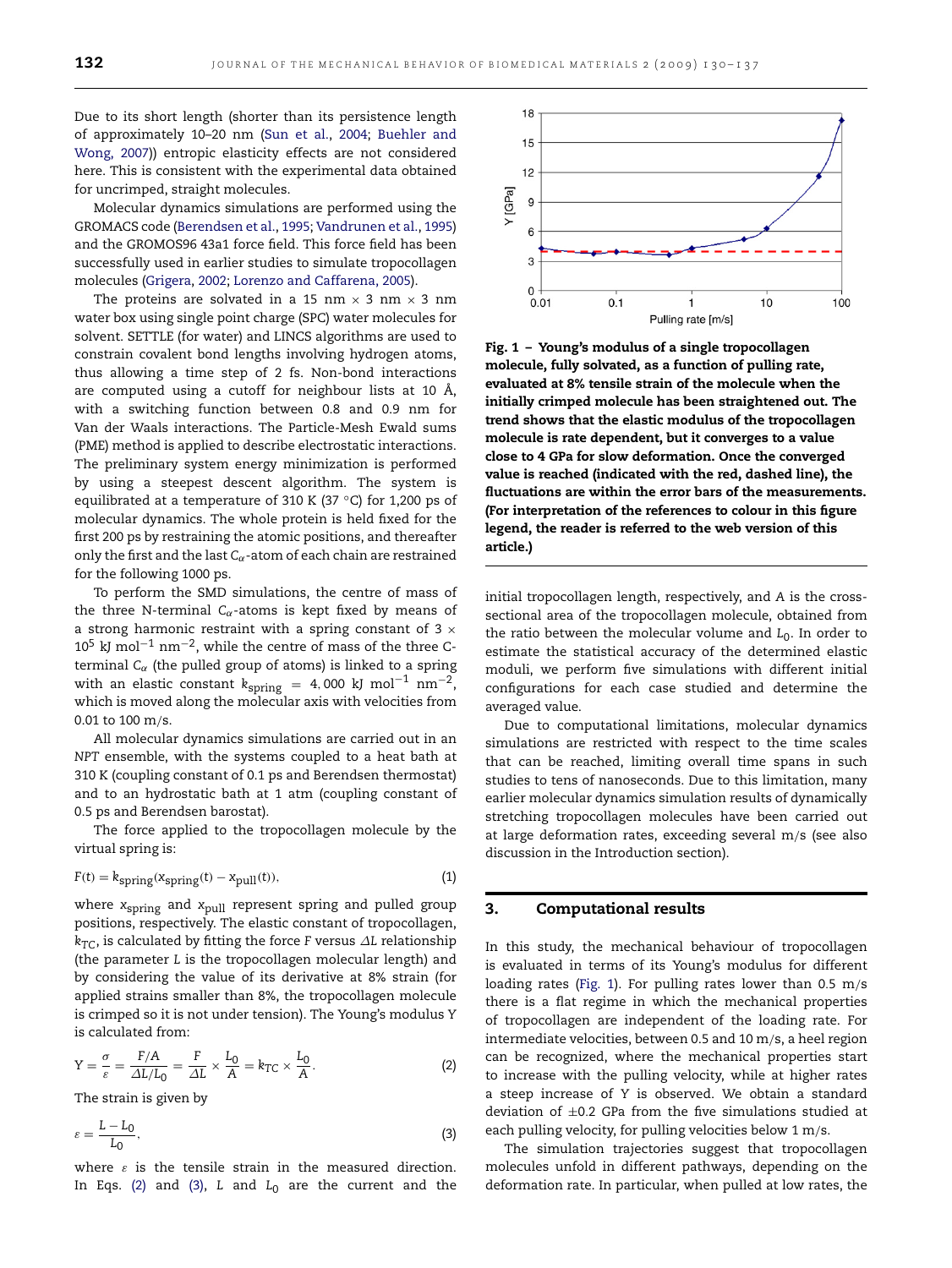Fig. 2 – Tropocollagen molecules at large deformation, comparing the effect of slow deformation (**0**:**1 m**=**s**, upper part) with rapid deformation (**100 m**=**s**, lower part). If deformed slowly, the protein uncoils so that when the backbone begins to be stretched the three chains are arranged in parallel since they have lost their triple helical structure. If the loading is fast, the collagen peptide remains in a coiled coil configuration when the protein backbone is stretched. This leads to higher mechanical forces.

protein unfolds before the chains' backbones are eventually stretched, whereas for higher velocities it fails to unfold, keeping the coiled coil configuration even at high strain (see Fig. 2).

In Fig. 3 we depict the molecular rotation, calculated considering the relative rotation of the molecular ends as a function of the applied strain. The tropocollagen molecule begins in a coiled coil configuration, and then unfolds as the molecule is stretched. Notably, three different unfolding pathways can be recognized: for low pulling rates, the triple helix uncoils completely at 10%–20% strain, then undergoes some recoiling in the opposite direction, and finally straightens for strains larger than 30%. At intermediate rates, the molecule unfolds linearly with strain up to 35% strain. On the other hand, at higher velocities the triple helix does not uncoil even at large strain (Fig. 2). These three different unfolding pathways are very well matched with the rate-dependence of mechanical properties (Fig. 1), suggesting that the higher *Y* found for pulling rates ≥50 m/s are due to the kept coiled coil configuration, which otherwise is lost during the deformation at slower loadings, in particular lower than 1 m/s. The recoiling in the opposite direction is an interesting phenomenon that, to the best of our knowledge, is described here for the first time. However, the underlying molecular mechanism for this phenomenon is not completely clear. A possible explanation could be the moment of inertia that forces the molecule to continue its rotation before being straightened by the external force.

Since the results concerning the mechanical properties converge for pulling rates slower than 0.5 m/s, we investigate additional details of molecular unfolding using the case of 0.1 m/s. For this case, when the tropocollagen molecule is loaded, the force remains negligible until ≈10% of strain. For larger strains, it increases progressively up to 20 nN at 40% strain (see Fig. 4). This behaviour can be explained by monitoring the simulation trajectory, which shows that the molecule is slightly bent in the initial configuration (see Fig. 5). Thus during the initial stage (up to 8% strain) the molecule is straightened and only after this point does it begin to be stretched, leading to an increased force (this observation is the basis for the analysis of Young's modulus at 8% strain, as discussed above).



Fig. 3 – End-to-end rotation during loading. Three different types of behaviour depending on loading rate can be recognized, matching the trend of Young's modulus. If tropocollagen is pulled at high velocities (approximately 50 and **100 m**=**s**) the molecule maintains its triple helical configuration even at large strains. At intermediate rates (approximately 5 and **10 m**=**s**), the molecule uncoils with deformation, while reaching a straightened configuration only at large strain. At pulling rates below **1 m**=**s**, the molecule completely uncoils at 10–20% strain, then rotates again in the opposite direction and then straightens at higher strain. In particular, for pulling rates lower than **0**:**1 m**=**s** the rotation dynamics is independent on loading rate.

Fig. 4 – Force vs. strain for tropocollagen pulled at different velocities. At low deformation rates, when the elastic properties have converged to a finite value (as seen in Fig. 1) the force is negligible until approximately 8%–10% tensile strain is reached, then it increases gradually and, for strains larger than 35%, the force increases linearly with strain. This illustrates that the tensile behavior of single tropocollagen molecules is highly nonlinear. The continuous change of the modulus from small values at small strains to larger values (and thus higher stiffness) at larger strain may explain the range of values reported in the literature.

The investigation of the H-bond history leads to similar results. As shown in Fig. 6, in the undeformed situation the number of H-bonds is close to 30. This can be explained